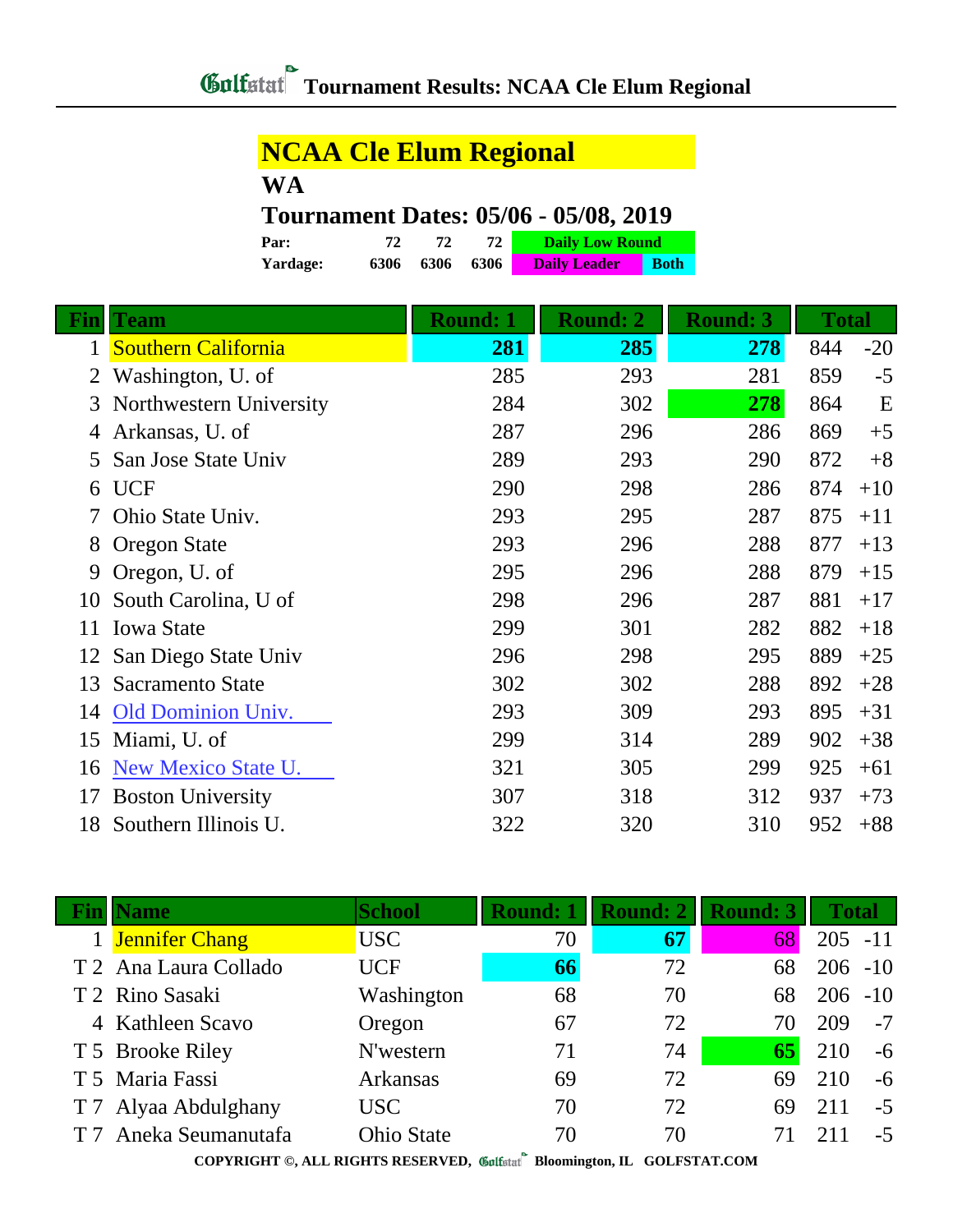## **Tournament Results: NCAA Cle Elum Regional**

|                | <b>Fin</b> Name             | <b>School</b>     | <b>Round: 1</b> | <b>Round: 2</b> | <b>Round: 3</b> | <b>Total</b> |      |
|----------------|-----------------------------|-------------------|-----------------|-----------------|-----------------|--------------|------|
|                | T 9 Malia Nam               | <b>USC</b>        | 73              | 70              | 69              | 212          | $-4$ |
| T <sub>9</sub> | Natasha Andrea Oon          | San Jose S        | 70              | 71              | 71              | 212          | $-4$ |
| T 11           | Ellie Slama                 | Oregon St.        | 74              | 73              | 66              | 213          | $-3$ |
| T 11           | Kelly Sim                   | N'western         | 70              | 73              | 70              | 213          | $-3$ |
| 13             | <b>Christine Danielsson</b> | <b>UC</b> Davis   | 73              | 71              | 70              | 214          | $-2$ |
| 14             | Sara Kjellker               | <b>SDSU</b>       | 70              | 73              | 73              | 216          | E    |
| T 15           | Gabriela Ruffels            | <b>USC</b>        | 69              | 76              | 72              | 217          | $+1$ |
| T 15           | Yukie Sasaki                | <b>Ohio State</b> | 69              | 76              | 72              | 217          | $+1$ |
| T 17           | Amelia Mehmet Grohn         | <b>Iowa State</b> | 75              | 72              | 71              | 218          | $+2$ |
| T 17           | Julia Becker                | Sac State         | 75              | 75              | 68              | 218          | $+2$ |
| T 17           | Julianne Alvarez            | Washington        | 73              | 75              | 70              | 218          | $+2$ |
| T 17           | <b>Kaylee Benton</b>        | Arkansas          | 70              | 75              | 73              | 218          | $+2$ |
| T 17           | <b>Sarah Rhee</b>           | Washington        | 73              | 74              | 71              | 218          | $+2$ |
|                | T 22 Abegail Arevalo        | San Jose S        | 72              | 74              | 73              | 219          | $+3$ |
| T 22           | <b>Brooke Matthews</b>      | Arkansas          | 75              | 74              | 70              | 219          | $+3$ |
|                | T 22 Emily Price            | S Carolina        | 72              | 75              | 72              | 219          | $+3$ |
| T 22           | Maria Balcazar              | <b>UCF</b>        | 76              | 70              | 73              | 219          | $+3$ |
| T 22           | Nishtha Madan               | Sac State         | 71              | 75              | 73              | 219          | $+3$ |
|                | T 22 Polly Mack             | <b>UNLV</b>       | 77              | 70              | 72              | 219          | $+3$ |
| T 28           | Alice Duan                  | Washington        | 74              | 74              | 72              | 220          | $+4$ |
| T 28           | Anita Uwadia                | S Carolina        | 75              | 76              | 69              | 220          | $+4$ |
| T 28           | Chayani Wangmahaporn        | <b>Iowa State</b> | 74              | 76              | 70              | 220          | $+4$ |
| T 28           | Franziska Friedrich         | San Jose S        | 76              | 73              | 71              | 220          | $+4$ |
|                | T 28 Gioia Carpinelli       | <b>SDSU</b>       | 76              | 71              | 73              | 220          | $+4$ |
|                | T 28 Joy Chou               | <b>Iowa State</b> | 74              | 77              | 69              | 220          | $+4$ |
|                | T 28 Susie Cavanagh         | Oregon St.        | 75              | 73              | 72              | 220          | $+4$ |
|                | T 35 Amy Matsuoka           | Oregon            | 74              | 76              | 71              | 221          | $+5$ |
|                | T 35 Ana Pelaez             | S Carolina        | 76              | 71              | 74              | 221          | $+5$ |
|                | T 35 Renate Grimstad        | Miami             | 75              | 74              | 72              | 221          | $+5$ |
|                | T 35 Rose Huang             | <b>BYU</b>        | 77              | 76              | 68              | 221          | $+5$ |
|                | T 35 Stephanie Lau          | N'western         | 68              | 81              | 72              | 221          | $+5$ |
|                | T 40 Dominique Galloway     | <b>NM</b> State   | 77              | 73              | 72              | 222          | $+6$ |
| T 40           | <b>Elizabeth Moon</b>       | <b>UCF</b>        | 75              | 77              | 70              | 222          | $+6$ |
|                | T 40 Elizabeth Prior        | <b>UNLV</b>       | 78              | 75              | 69              | 222          | $+6$ |
|                | T 40 Ximena Gonzalez        | Arkansas          | 73              | 75              | 74              | 222          | $+6$ |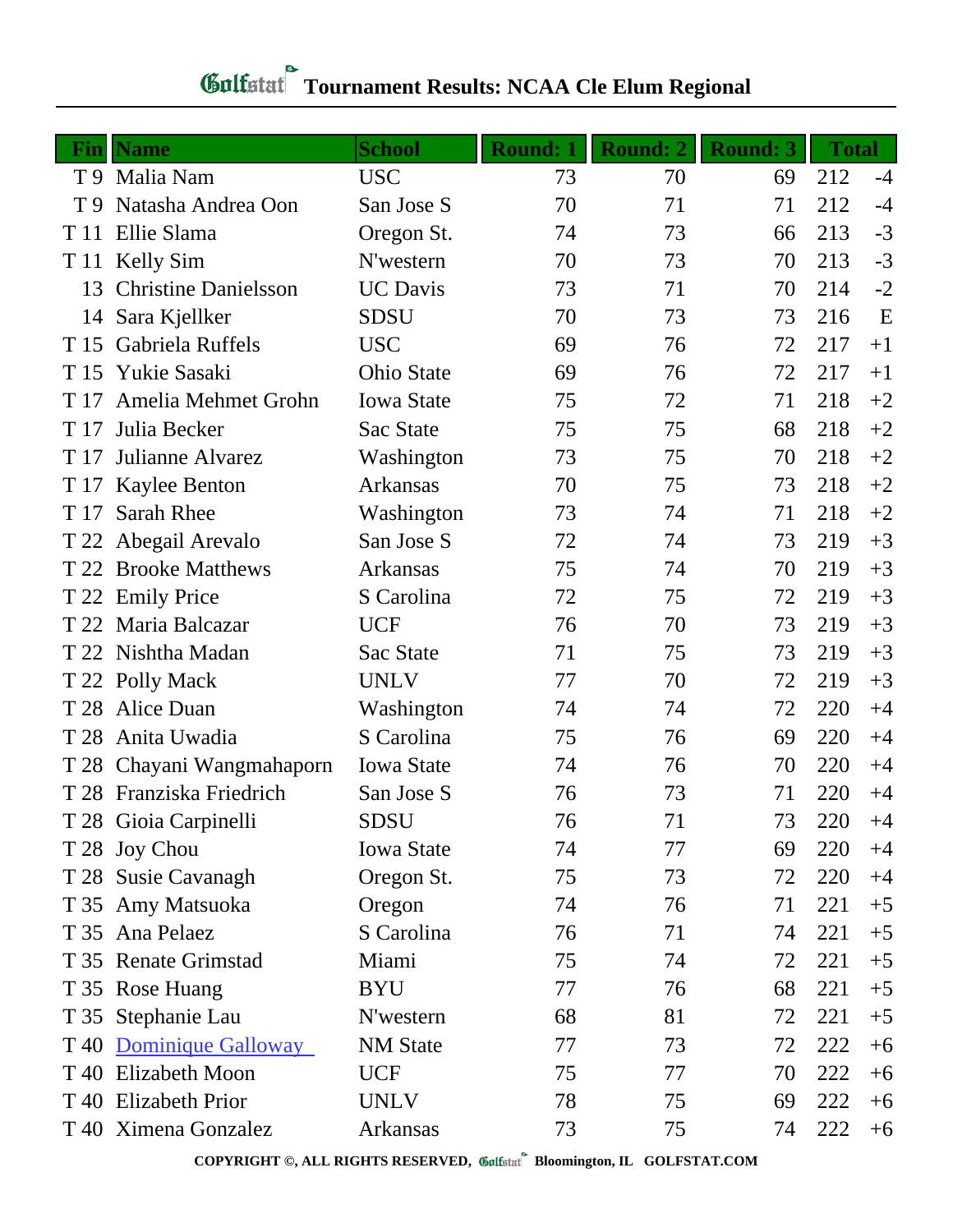## Gulfstat Tournament Results: NCAA Cle Elum Regional

|      | <b>Fin</b> Name           | <b>School</b>     | <b>Round: 1</b> | <b>Round: 2</b> | <b>Round: 3</b> | <b>Total</b> |
|------|---------------------------|-------------------|-----------------|-----------------|-----------------|--------------|
|      | T 44 Chanikan (P Yongyuan | So. Utah          | 71              | 75              | 77              | 223<br>$+7$  |
|      | T 44 Charlotte De Corte   | ODU               | 73              | 77              | 73              | 223<br>$+7$  |
|      | T 44 Kristyna Frydlova    | Miami             | 75              | 78              | 70              | 223<br>$+7$  |
|      | T 44 Lois Kaye Go         | S Carolina        | 76              | 74              | 73              | 223<br>$+7$  |
|      | T 44 Nicole Schroeder     | Oregon St.        | 73              | 73              | 77              | 223<br>$+7$  |
|      | T 44 Nikolette Schroeder  | <b>Ohio State</b> | 77              | 75              | 71              | 223<br>$+7$  |
|      | T 44 Suthavee Chanachai   | <b>NM</b> State   | 80              | 72              | 71              | 223<br>$+7$  |
|      | T 51 Alexandra Cooper     | San Jose S        | 74              | 75              | 75              | 224<br>$+8$  |
|      | T 51 Corinne Viden        | Sac State         | 79              | 74              | 71              | 224<br>$+8$  |
|      | T 51 Fernanda Escauriza   | <b>SDSU</b>       | 72              | 76              | 76              | 224<br>$+8$  |
|      | T 51 Petra Salko          | Oregon            | 77              | 74              | 73              | 224<br>$+8$  |
|      | T 55 Allisen Corpuz       | <b>USC</b>        | 72              | 78              | 75              | 225<br>$+9$  |
|      | T 55 Tze-Han Lin          | Oregon            | 77              | 74              | 74              | 225<br>$+9$  |
| T 57 | Antonia Malate            | San Jose S        | 73              | 78              | 75              | $226 + 10$   |
|      | T 57 Hanako Kawasaki      | <b>BU</b>         | 71              | 79              | 76              | $226 + 10$   |
| T 57 | Jana Melichova            | ODU               | 79              | 77              | 70              | $226 + 10$   |
|      | T 57 Macarena Aguilera    | Miami             | 71              | 80              | 75              | $226 + 10$   |
| T 57 | Olivia Benzin             | Oregon St.        | 74              | 79              | 73              | $226 + 10$   |
| T 57 | Sophie Hausmann           | Idaho             | 73              | 80              | 73              | $226 + 10$   |
| T 57 | Tagl Jeeravivitaporn      | <b>Iowa State</b> | 76              | 76              | 74              | $226 + 10$   |
|      | T 64 Abigail Portyrata    | ODU               | 73              | 80              | 74              | $227 + 11$   |
|      | T 64 Alanna Campbell      | <b>Iowa State</b> | 76              | 79              | 72              | $227 + 11$   |
|      | T 64 Alyssa Lamoureux     | <b>UCF</b>        | 73              | 79              | 75              | $227 + 11$   |
|      | T 64 Janet Mao            | N'western         | 78              | 78              | 71              | $227 + 11$   |
|      | T 64 Sana Tufail          | ODU               | 73              | 77              | 77              | $227 + 11$   |
|      | T 69 Jackie Biggs         | So. Ill.          | 77              | 75              | 76              | $228 + 12$   |
|      | T 69 Kelly Su             | N'western         | 75              | 77              | 76              | $228 + 12$   |
|      | T 69 Lauren Peter         | Ohio State        | 77              | 74              | 77              | $228 + 12$   |
|      | T 69 Leah Onosato         | ODU               | 74              | 78              | 76              | $228 + 12$   |
|      | T 69 Mari Nishiura        | Oregon St.        | 72              | 77              | 79              | $228 + 12$   |
|      | T 69 Skylar Thompson      | <b>Ohio State</b> | 77              | 78              | 73              | $228 + 12$   |
|      | 75 Kitty Tam              | <b>SDSU</b>       | 78              | 78              | 73              | $229 + 13$   |
| 76   | <b>Marion Veysseyre</b>   | S Carolina        | 75              | 82              | 73              | $230 + 14$   |
| 77   | Wenyung Keh               | Washington        | 71              | 85              | 76              | $232 + 16$   |
|      | 78 Sofie Babic            | Sac State         | 80              | 78              | 76              | $234 + 18$   |